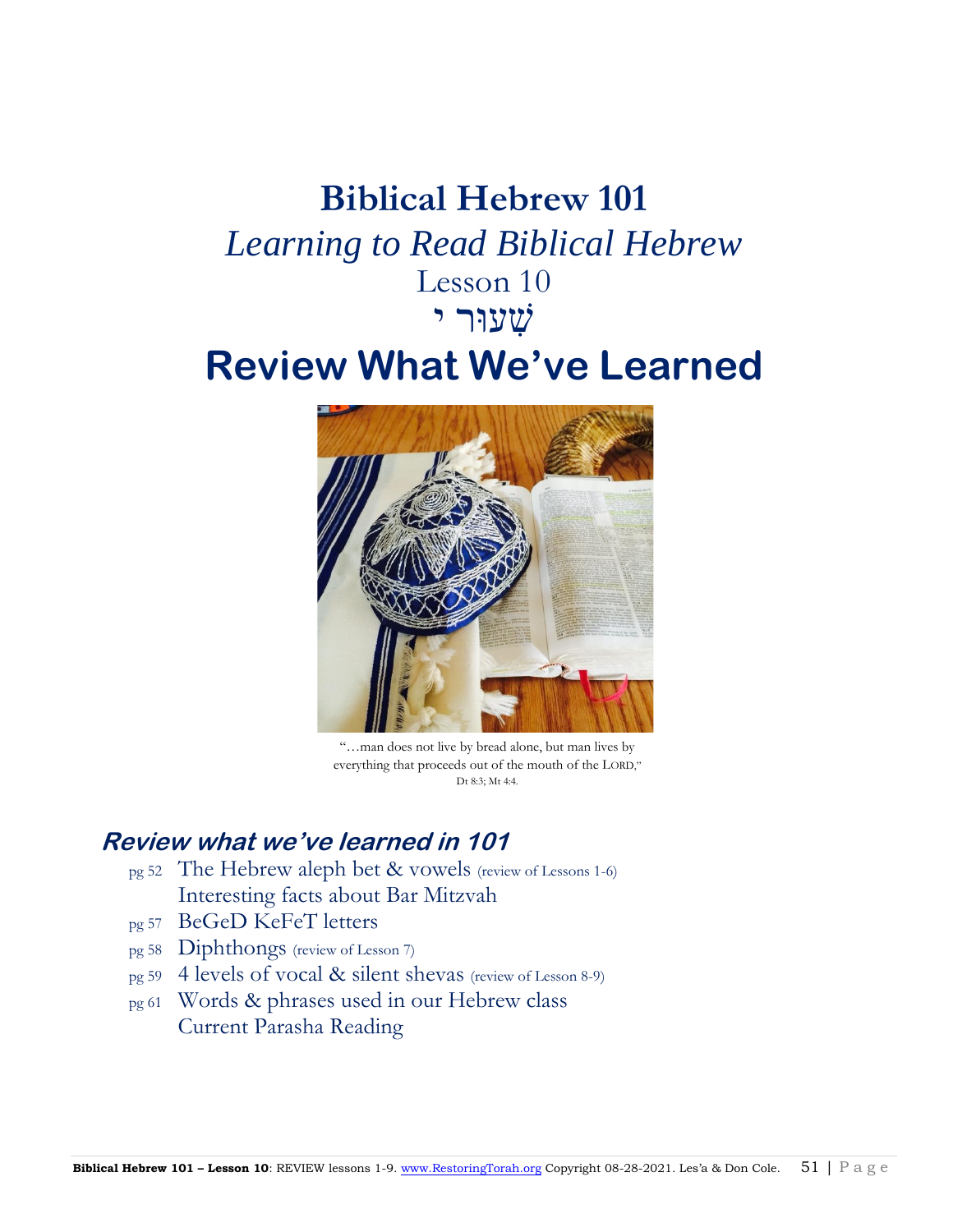## **Lesson 1: first 5 letters of Hebrew aleph bet & vowels with "ah" sound**

| <b>Hebrew</b><br>Indented words are<br>from the same root as<br>word above. | <b>Translation</b>                                                                                                                                                 | <b>Transliteration</b><br>(Please try to read before looking at transliteration)<br>Accented syllable is shown with yellow bold highlight. |
|-----------------------------------------------------------------------------|--------------------------------------------------------------------------------------------------------------------------------------------------------------------|--------------------------------------------------------------------------------------------------------------------------------------------|
| אַב                                                                         | father<br>(note: red letter is vet $\gimel$ ; the other form of $\gimel$ )<br>also $Av$ is the 5 <sup>th</sup> month of the Biblical<br>year, counting from Nisan. | ahv: (reminder $-$ "a" sound in Hebrew is like "a" in<br>$\frac{\text{spa}}{\text{no}}$ - not like "a" in apple.)                          |
| <sup>TIP 1</sup> אַבַּא                                                     | abba, daddy, son-ship (covenantal<br>relationship)                                                                                                                 | ahb-bah                                                                                                                                    |
| אָהָב                                                                       | he loved (verb: 3 <sup>rd</sup> person, masculine,<br>singular, past tense)                                                                                        | ah- <mark>hahv</mark>                                                                                                                      |
| $73$ TIP 2                                                                  | Gad (as in the tribe of Gad)                                                                                                                                       | gahd                                                                                                                                       |
| אָבַד                                                                       | he perished, was lost (verb: 3rd person,<br>masculine, singular, past tense)                                                                                       | ah-vahd                                                                                                                                    |
| הַבָּא                                                                      | the coming                                                                                                                                                         | hahb-bah                                                                                                                                   |
| $\overline{U}$                                                              | the                                                                                                                                                                | hah                                                                                                                                        |
| ⊊א                                                                          | I come (verb: 1 <sup>st</sup> person, masculine, singular,<br>present tense)<br>also he came; arrived (verb: 3 <sup>rd</sup> person,<br>masculine, past tense)     | bah                                                                                                                                        |
| $7\overline{2}$                                                             | in her<br>care spelled וּבָא & בָה sound the same, but are spelled<br>differently. As in English: "so" and "sew.")                                                 | bah                                                                                                                                        |
| אָבָה                                                                       | he was willing (verb: 3 <sup>rd</sup> person, masculine,<br>singular, past tense)                                                                                  | ah-vah                                                                                                                                     |
| בְּגְדְוּ                                                                   | they acted deceitfully or treacherously<br>(verb: 3 <sup>rd</sup> person, masculine plural, past tense;<br>Job 6:15)                                               | bah-geh-doo                                                                                                                                |
| <u>בָגָד</u>                                                                | clothes, covering, wrap                                                                                                                                            | beh-gehd                                                                                                                                   |
| <u>בְּדָד</u>                                                               | alone (Lev 13:46)                                                                                                                                                  | bah-dahd                                                                                                                                   |
| አለማ                                                                         | he exalted, triumphed (verb: 3 <sup>rd</sup> person,<br>masculine, past tense; Ex 15:1, 21)                                                                        | gah- <mark>ah</mark>                                                                                                                       |

-----------------------------**Grammar-made-simple: review accented syllables & dots in the 1st letter of a word**

------------

**Tip 1:** Which syllable is accented? As a general rule, the final syllable is accented, as noted with the yellow highlight in the Transliteration column throughout these lessons.

**Tip 2:** When a dot is in the 1st letter of a word, the pronunciation of that letter changes if it is one of 3 letters: פּ ,כּ ,בּ For example: ב changes to בּ ;כ changes to כּ ;and פ changes to פּ.

J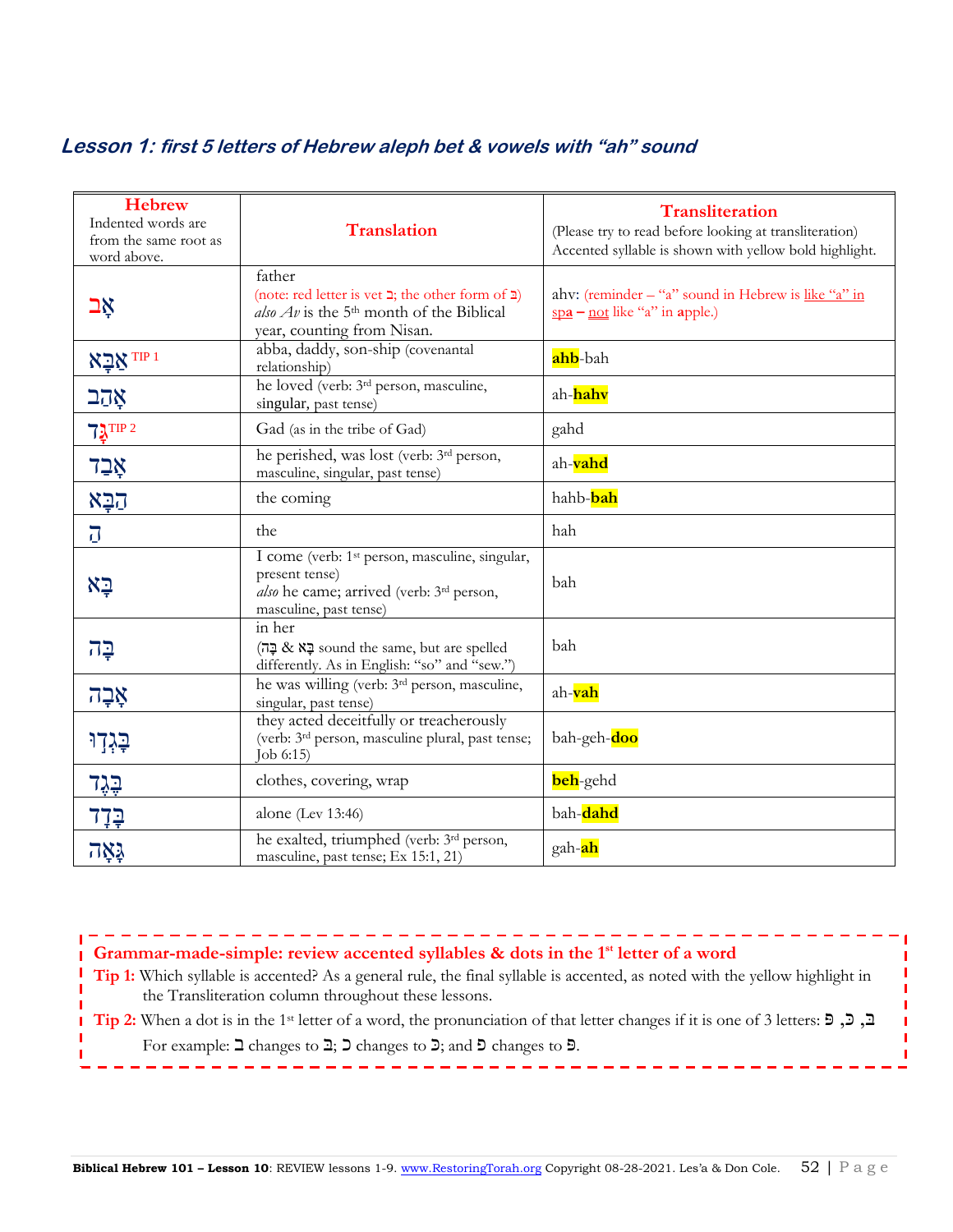| <b>Hebrew</b>                                                                         | <b>Translation</b>                                                                               | <b>Transliteration</b><br>(Please try to read before looking at transliteration)<br>Accented syllable is shown with yellow bold highlight. |
|---------------------------------------------------------------------------------------|--------------------------------------------------------------------------------------------------|--------------------------------------------------------------------------------------------------------------------------------------------|
| 7 <sub>r</sub>                                                                        | hand                                                                                             | yahd                                                                                                                                       |
| יִדְה <sub>ָ</sub>                                                                    | he threw, he shot (verb: 3rd person, singular,<br>masculine, past tense)                         | yah-dah                                                                                                                                    |
| 727                                                                                   | he was (verb: 3 <sup>rd</sup> person, masculine, past tense)                                     | hiy- <b>yah</b>                                                                                                                            |
| $\nabla \times$                                                                       | brother                                                                                          | ach                                                                                                                                        |
| יהוה                                                                                  | ?הוֹה YHVH (also written as                                                                      | YaH-VeH                                                                                                                                    |
| ָרָ                                                                                   | vav (6 <sup>th</sup> letter of the Hebrew Aleph-Bet)                                             | vahv                                                                                                                                       |
| דֶג                                                                                   | fish (masculine, singular)                                                                       | dahg                                                                                                                                       |
| TIP <sub>1</sub><br>$\lambda \overline{\mathbb{I}} \underline{\overline{\mathbb{U}}}$ | the fish                                                                                         | hahd-dahg                                                                                                                                  |
| דָּגָה                                                                                | school of fish                                                                                   | dah- <mark>gah</mark>                                                                                                                      |
| 꾜                                                                                     | roof                                                                                             | gahg                                                                                                                                       |
| הג                                                                                    | festival (noun, masculine, singular)                                                             | chahg                                                                                                                                      |
| הָגַג                                                                                 | celebrated, as in make or keep a festival (verb:<br>3rd person, masculine, singular, past tense) | chah- <b>gahg</b>                                                                                                                          |
| בֵּג                                                                                  | spoil (Ezekiel 25:7)                                                                             | bahg                                                                                                                                       |
| דאג                                                                                   | anxious, fear, concerned, worried (verb: 3rd<br>person, masculine, singular, past tense)         | dah- <b>ahg</b>                                                                                                                            |

#### **Lesson 2: next 5 letters of Hebrew aleph bet & vowels with "ah" sound**

## **Grammar-made-simple: Dagesh Chazak or Dagesh Forte**

 $\begin{array}{cccccccccccccc} \bot & \bot & \bot & \bot & \bot & \bot & \bot \end{array}$ 

**Tip 1:** When a dot is in a consonant <u>and</u> there is a vowel in front of it, the letter is T houbled. eg: chag-gai =  $\frac{1}{2} + \frac{1}{2}$ .

------------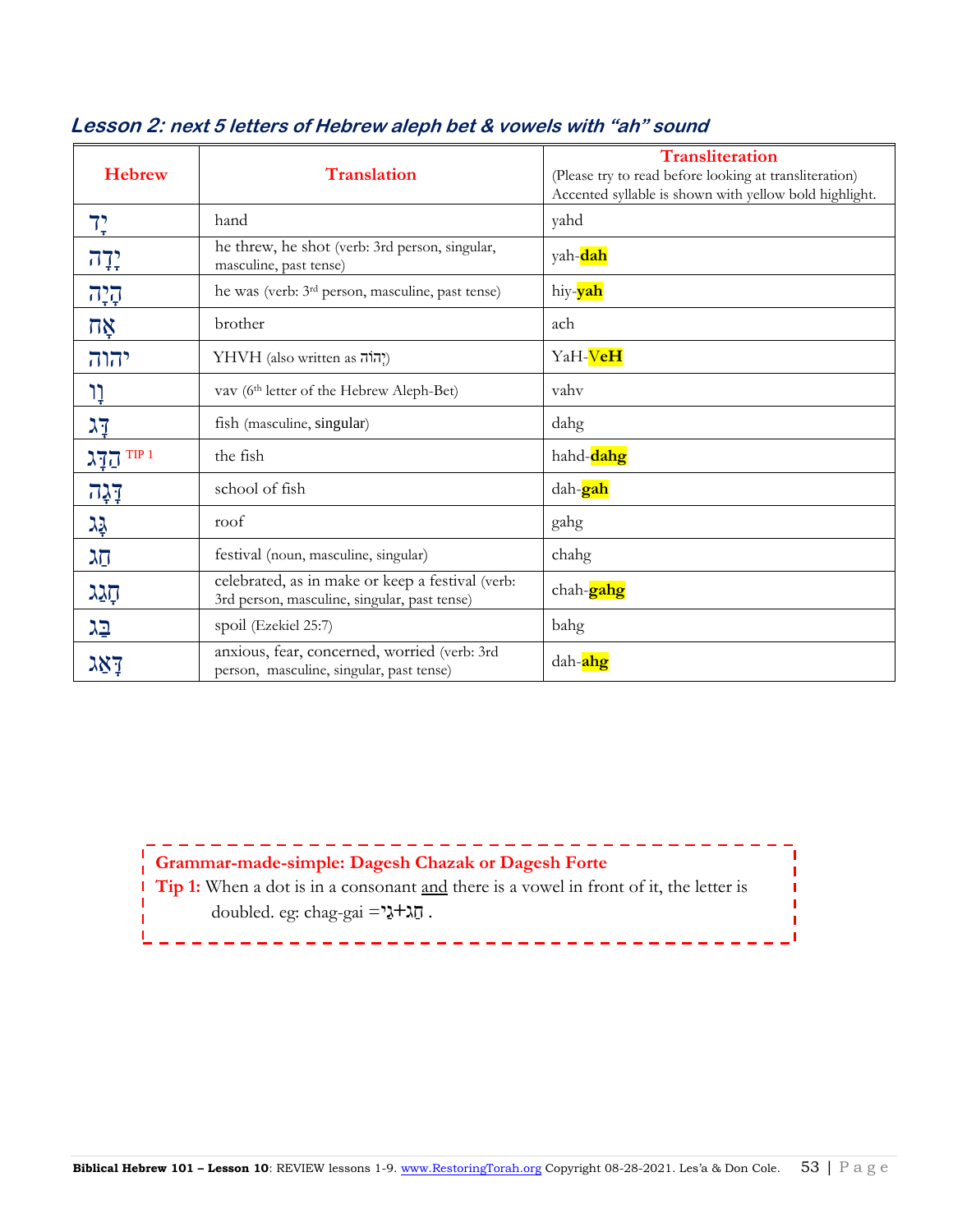| <b>Hebrew</b>             | <b>Translation</b>                                   | Transliteration<br>Accented syllable is shown with yellow bold<br>highlight.      |
|---------------------------|------------------------------------------------------|-----------------------------------------------------------------------------------|
| 7TP1                      | boy                                                  | yeh-lehd (note: when a 3 or 4-letter word has 2<br>segols, the first is accented) |
| כַּכָה                    | so, like this, thus (בְּכָה כַּכָה - soso)           | cah-chah                                                                          |
| אָבֶן $\frac{1200}{1000}$ | stone                                                | eh-vehn                                                                           |
| סֶלְה                     | Selah (pause, consider, think on this. Psalm 3:2)    | seh-lah                                                                           |
| לֲב                       | heart                                                | lehv                                                                              |
| אָהָד                     | one                                                  | ch-chahd                                                                          |
| TIP <sub>1</sub><br>לְחֵם | bread                                                | leh-chehm                                                                         |
| 7I                        | this                                                 | zeh                                                                               |
| <u>קן</u>                 | garden                                               | gahn                                                                              |
| לְבְן                     | the color white (also, Jacob's father-in-law, Laban) | lah-vahn                                                                          |
| הֵן                       | favor, grace                                         | chehn                                                                             |
| ייָן                      | yes                                                  | cehn                                                                              |
| מה                        | What (interrogative; it's a question word)           | mah                                                                               |
| מן                        | from, of (preposition)                               | meen                                                                              |

## **Lesson 3: next 5 letters of aleph bet, 3 sofits, & vowels with "eh" sound**

#### **Grammar-made-simple:**

## TIP 1**Two segols in a row:**

► When a 3 or 4 letter word has 2 segols, the first is accented. (If there are more letters in the word, then the accent generally will follow the usual rule with the accent on the final syllable.)

#### **Sofits (final letters)**

Five Hebrew letters have different shapes when they are the final letter of a word. Though their shape changes, their sound does not differ from its corresponding letter.

The  $\frac{5}{2}$  sofits are:

- $\blacktriangleright$  chaf sofit ( $\blacktriangleright$ ) pronounced the same as " $\blacktriangleright$ " ("ch" as in Bach)
- $\triangleright$  mem sofit ( $\blacksquare$ ) pronounced the same as " $\lambda$ " ("m" as in **m**e)
- ► nun sofit  $()$  pronounced the same as " $'$ " ("n" as in **nice**)
- fay sofit  $(\blacksquare)$  pronounced the same as " $\blacksquare$ " ("f" as in far)

► tsade sofit (**ץ** – (pronounced the same as "**צ**") "ts" as in ca**ts**)

 $\equiv$   $\equiv$   $\equiv$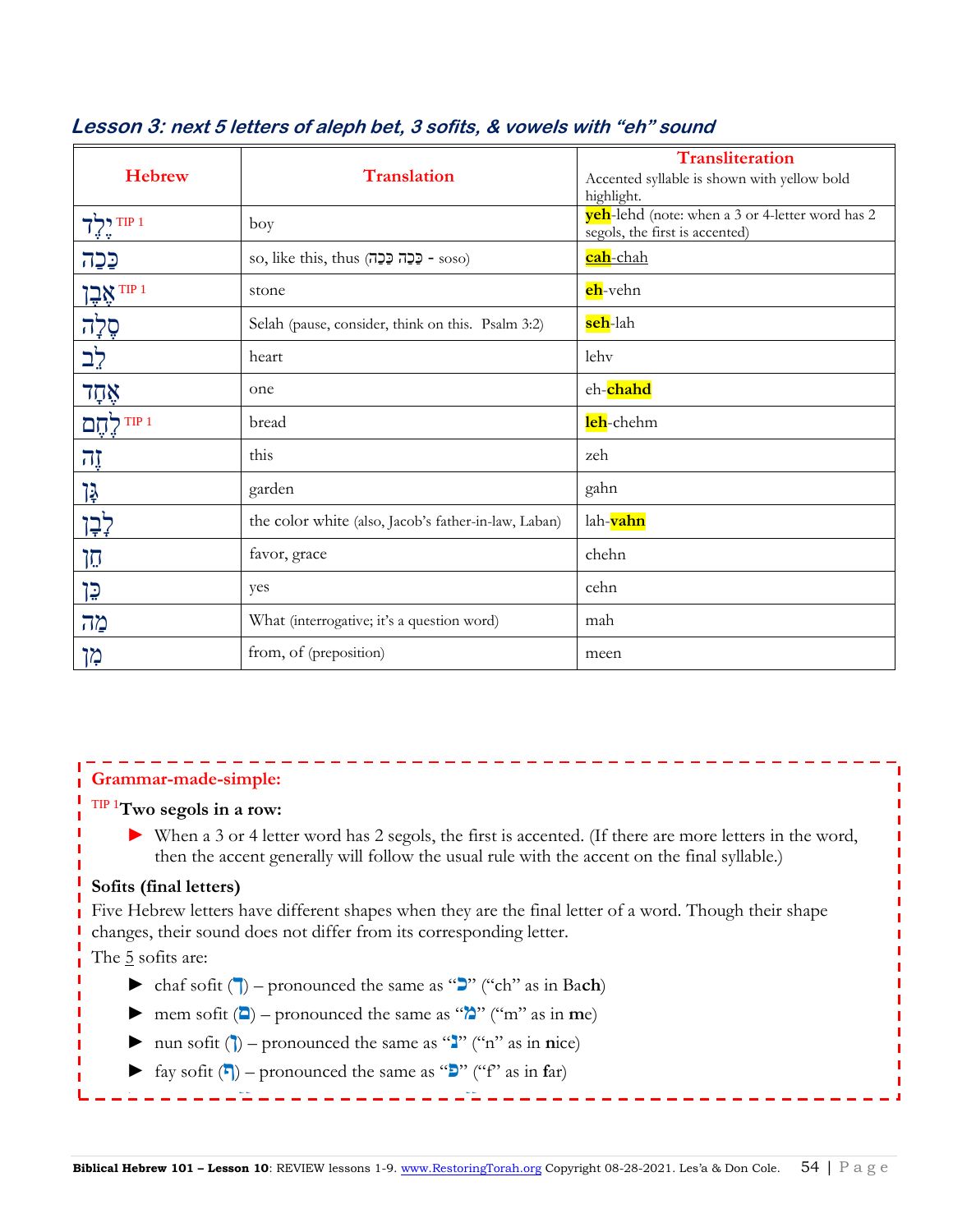## **Lesson 4: last 7 letters & chirek**

| <b>Hebrew</b>           | <b>Translation</b>                                                       | <b>Transliteration</b><br>Accented syllable is<br>shown with yellow<br>bold highlight. | <b>Practice writing each word</b><br>(Use Block print on page 1 of this<br>lesson.) |
|-------------------------|--------------------------------------------------------------------------|----------------------------------------------------------------------------------------|-------------------------------------------------------------------------------------|
| בֵר                     | son of (Aramaic, Bar Mitzvah, info below)                                | bahr                                                                                   |                                                                                     |
| י <sup>TIP 1</sup> אָרֶ | land                                                                     | eh-rehtz                                                                               |                                                                                     |
| TIP <sub>1</sub><br>ïů  | land of (when a magef (hyphen) is<br>used; אֲרֵץ is construct: land of.) | eh-rehtz                                                                               |                                                                                     |
| הְנָה                   | behold ('listen up')                                                     | hee-neh                                                                                |                                                                                     |
| אָמֵן                   | Amen (truly, truth, 'so let it be it')                                   | ah-mehn                                                                                |                                                                                     |
| TIP <sub>1</sub>        | 1000                                                                     | eh-lehf                                                                                |                                                                                     |
| <b>דַוְד</b>            | David                                                                    | Dah-veed                                                                               |                                                                                     |
| מֲהֹ זֶהְ?              | What is this?                                                            | mah zeh?                                                                               |                                                                                     |
| בֵּטַח                  | of course, certainly, for sure,<br>security, safely, securely            | beh-tach                                                                               |                                                                                     |
|                         | Paran (Num 13:3)                                                         | Pah-rahn                                                                               |                                                                                     |

#### **Grammar-made-simple:**

## TIP 1**Two segols in a row:**

When a 3 or 4-letter word has 2 segols, the first is accented.

#### **Interesting facts about Bar Mitzvah:**

There are references to Bar Mitzvah (a boy's coming of age) in the Talmud<sup>1</sup>. By the 14th century, some sources mention a boy was called to the Torah for the first time on or following his 13th birthday. By the 17th century, boys not only read Torah but also gave talks. The first recorded bar mitzvah ceremony was in France in the 13<sup>th</sup> century. (Originally, it was merely a blessing that a father gave his son.)

According to the Orthodox Jews, a bar mitzvah is *not a graduation which celebrates an accomplishment of the past*, rather it is *the beginning of responsibility*.

In 1846, in New York, girls began to have their bat mitzvah.

<sup>1</sup>The Talmud, a written record of rabbinic teachings that spans a period of about six hundred years, was begun during the first century AD (after the Temple's destruction) and continued through the sixth and seventh centuries AD.

<https://jps.org/wp-content/uploads/2014/07/HiltonExcerpt.pdf> [https://www.chabad.org/library/article\\_cdo/aid/484213/jewish/What-is-the-Origin-of-the-Bar-Mitzvah-Celebration.htm](https://www.chabad.org/library/article_cdo/aid/484213/jewish/What-is-the-Origin-of-the-Bar-Mitzvah-Celebration.htm)  <https://www.jewishvirtuallibrary.org/bar-bat-mitzvah> (source Encyclopedia Judaica) <https://www.myjewishlearning.com/article/history-of-bar-mitzvah/> <https://reformjudaism.org/talmud>

**Biblical Hebrew 101 – Lesson 10**: REVIEW lessons 1-9[. www.RestoringTorah.org](http://www.restoringtorah.org/) Copyright 08-28-2021. Les'a & Don Cole. 55 | P a g e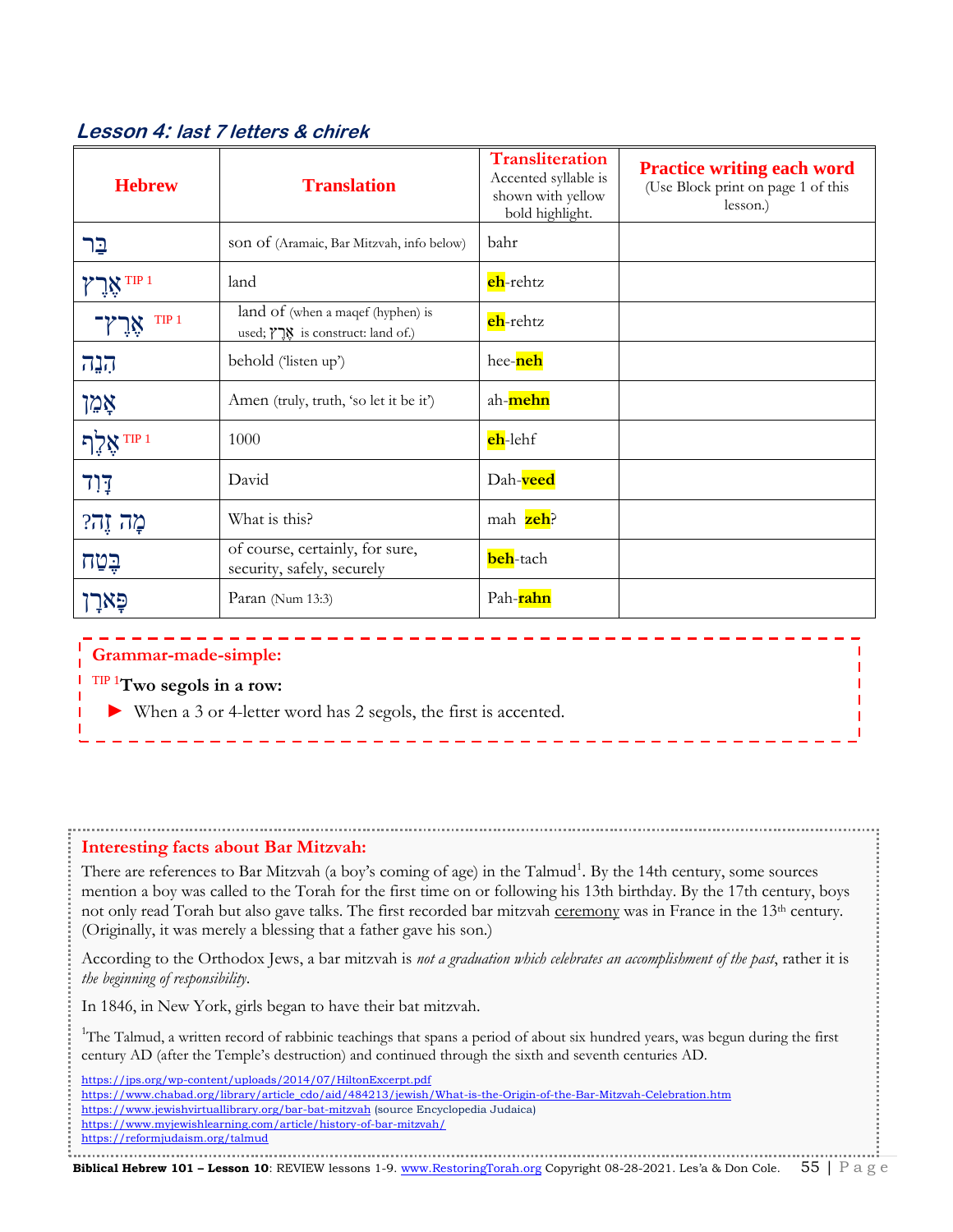| <b>Hebrew</b>    | <b>Translation</b>                                                                                                                                                                                                                 | <b>Transliteration</b><br>(try to read before looking at transliteration) |
|------------------|------------------------------------------------------------------------------------------------------------------------------------------------------------------------------------------------------------------------------------|---------------------------------------------------------------------------|
| אַהֲבָה          | love (noun)                                                                                                                                                                                                                        | ah-hah- <mark>vah</mark>                                                  |
| אֲדָמָה          | earth, ground                                                                                                                                                                                                                      | ah-dah- <mark>mah</mark>                                                  |
| הָאֲדָמֶה        | the earth (Genesis 12:3)                                                                                                                                                                                                           | hah-ah-dah-mah                                                            |
| תִטְא            | sinner                                                                                                                                                                                                                             | chah-tah                                                                  |
| אֲשֶׁר           | who, whose, which, where, that (relative pronoun)                                                                                                                                                                                  | ah-shehr                                                                  |
| קַטַף            | chataf is a half or reduced vowel. (eg: $\mathcal{Q}, \mathcal{Q}, \mathcal{Q}$ )                                                                                                                                                  | chah-tahf                                                                 |
| <u>יְצַשֶּׂה</u> | he will do, make (Num 9:14)                                                                                                                                                                                                        | yah-ah- <mark>seh</mark>                                                  |
| אֱמֶת            | truth                                                                                                                                                                                                                              | eh-meht <sup>Tip</sup>                                                    |
| <b>וְאֵמְץ</b>   | & courage (& courageous)                                                                                                                                                                                                           | veh-eh-mahtsTip                                                           |
| חַזַק וַאֱמָץ    | "Be strong and of good courage"<br>Congratulations said to Torah service participants at the<br>end of Torah service.<br>(Deut 31:6, 7, 23; Josh 1:6, 7, 9, 18, 10:25; 2Sam 10:12; 1Chron 19:13,<br>22:13, 28:20; and 2Chron 32:7) | chah-zak veh-eh-mahts                                                     |
| עֲדַת            | congregation of (Ex 35:1)                                                                                                                                                                                                          | ah-daht                                                                   |
| לעֲשׂת           | to do or make (Ex 35:1)<br>(Note: the dot to the left of the $\ddot{\mathbf{w}}$ has double duty: it makes<br>the letter a seen plus it serves as a cholam.)                                                                       | lah-ah-soht                                                               |
| <u>יעֲבֹד</u>    | he will work or serve                                                                                                                                                                                                              | yah-ah-vohd                                                               |
| לְרִעֲךָ         | to your neighbor (Lev 19:18b; final line of the Messianic Shema)                                                                                                                                                                   | leh-reh-ah-chah                                                           |
| אֱלֹהִים         | Elohim - a title for god, not actual God's name (Gen 1:1-<br>1:12, etc)                                                                                                                                                            | eh-loh-heem                                                               |
| אֱלֹהֶיך         | your God (Deut 8:6)                                                                                                                                                                                                                | eh-loh- <mark>hay</mark> -chah                                            |
| האֱלֹהִים        | the gods (literally), the God, or the judges (Ex 21:6)                                                                                                                                                                             | hah-eh-loh-heem                                                           |

### **Lesson 5: last 7 letters, 2 sofits, & the chataf vowels**

## **Grammar-made-simple:**

**Chatafs:** ֱא – chataf segol; א – chataf kamats; & ֲא - chataf patach

- ► Chataf vowels only fall under gutterals. However, not every guttural always has a chataf.
- ► The ֱא & ֲא are pronounced quicker and shorter than the regular segol and patach. (The א is pronounced with a long "o," as in "row", which we will cover in a later class.)

**TIP** Normally when there are 2 segols in a 3-4 letter word, the accent moves to the first segol. However,

because ת ֶמ ֱא & ץ ָמֱעֶו have both a chataf segol (a half or reduced vowel) & a segol, the accent does not move to the first; instead it remains on the last syllable. ----------

------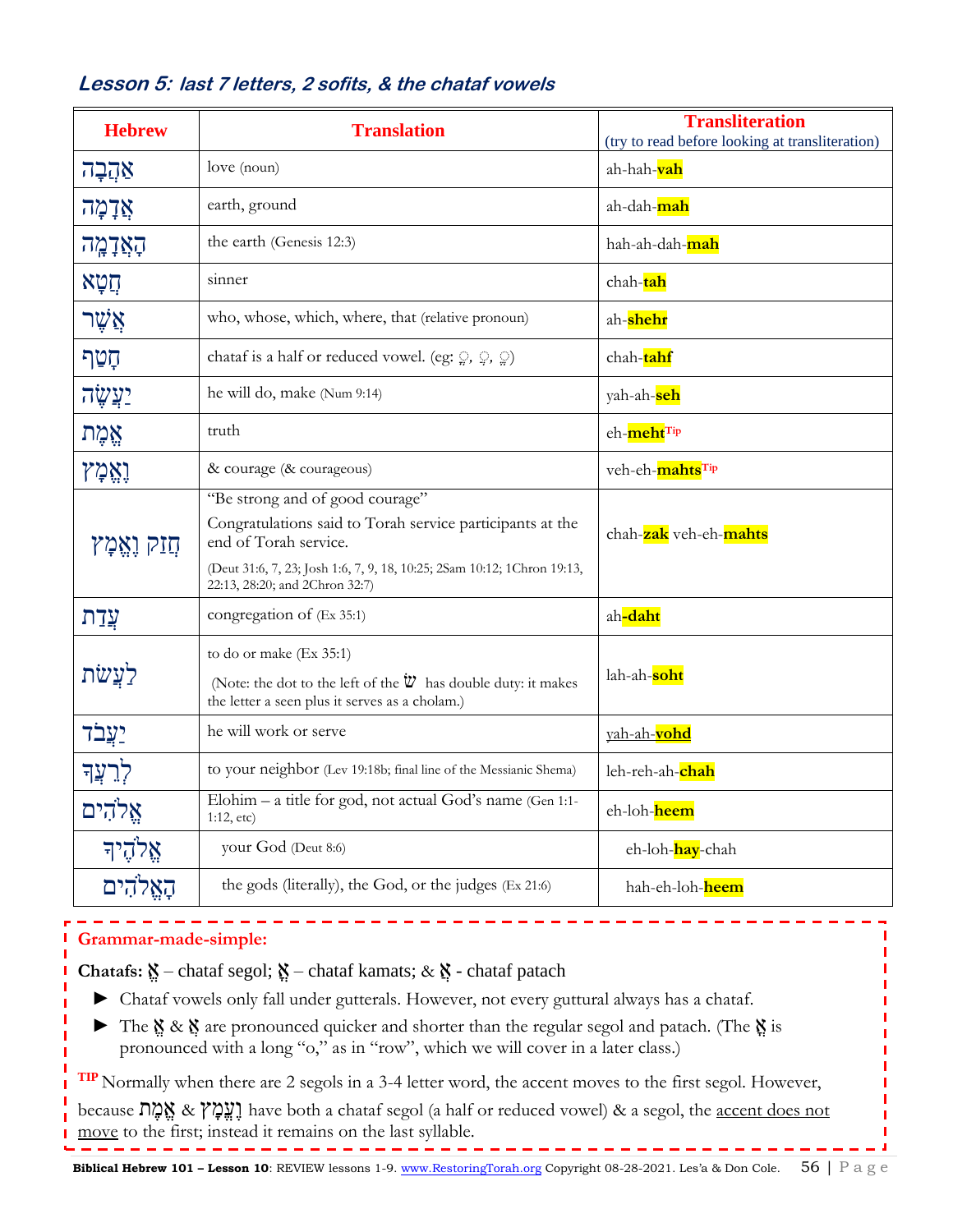## **Lesson 6: "oh" and "oo" types of vowels**

| <b>Hebrew</b><br>Indented words are<br>from the same root<br>as word above. | <b>Translation</b>                                                                 | <b>Transliteration</b><br>Accented syllable is shown with<br>yellow bold highlight. |
|-----------------------------------------------------------------------------|------------------------------------------------------------------------------------|-------------------------------------------------------------------------------------|
| נָכוֹן                                                                      | right, correct                                                                     | nah- <b>chohn</b> (long "O")                                                        |
| כּבוֹז                                                                      | glory, honor, splendor, weighty                                                    | kah-vohd                                                                            |
| אֲרוֹן הַקֹּדֵשׁ                                                            | Holy Ark (storage cabinet which houses the Sefer Torah,<br>Torah Scroll)           | ah- <b>rohn</b> -- hahk-koh- <b>dehsh</b>                                           |
| סוֹף                                                                        | end or close (the same root as $\overline{D}$ , as in 'mem sofit' $\overline{D}$ ) | sohf                                                                                |
| סוֹפַת                                                                      | suffix or ending: the 5 final letters: eg 'mem sofit' $\Box$ .                     | soh-feet                                                                            |
| הַעֲדָת                                                                     | the testimony                                                                      | hah-eh-doot                                                                         |

## ּב ג דּ כּ פּ ת **:letters KeFeT BeGeD**

- There are 6 letters in the Hebrew aleph bet which can be written with or without a dagesh. They are called the BeGeD KeFeT letters. This term is simply a device for the easy memorization of these 6 letters.
	- These 6 consonants are: bet  $(\mathbf{I});$  gimmel  $(\lambda);$  dalet  $(\mathbf{I});$  kaf  $(\mathbf{I});$  pay  $(\mathbf{I});$  and tav  $(\mathbf{I})$ .
- However, only three of the six letters actually change their sound, depending upon whether there is a dagesh in the letter or not. These are bet  $(2)$ ; kaf  $(2)$ ; pay  $(5)$ . (The blue-highlighted letters below show how the sound changes with these three letters.)

| <b>BeGeD KeFeT</b> | Name of letter      | Sound              | <b>Example</b>                               | <b>Explanation</b>                                 |  |
|--------------------|---------------------|--------------------|----------------------------------------------|----------------------------------------------------|--|
| <u>ב</u>           | with dot: bet       | as in <b>b</b> all | <u>רבה</u> (rahb-bah)                        | NOTE: the bet and vet are                          |  |
|                    | without dot: yet    | as in vice         | שֲבַת (sheh-veht)                            | pronounced differently                             |  |
| λ                  | with dot: gimmel    | as in get          | $\Box \lambda$ (gahm)                        | Note: the gimmel is<br>pronounced the same with    |  |
| ス                  | without dot: gimmel | as in $get$        | $\lambda \vec{0}$ (chahg)                    | and without the dagesh                             |  |
| 7                  | with dot: dalet     | as in $\log$       | $\lambda$ <sup>7</sup> (dahg)                | Note: the dalet is                                 |  |
|                    | without dot: dalet  | as in $\log$       | $71y$ (od)                                   | pronounced the same with<br>and without the dagesh |  |
| $\mathbf{C}$       | with dot: kaf       | as in keep         | $\mathbf{E}$ (kehn)                          | NOTE: the kaf and chaf                             |  |
| כ                  | without dot: chaf   | as in Bach         | [כון (nah-chon)                              | are pronounced differently                         |  |
| $\mathbf{D}$       | with dot: pay       | as in pet          | $\mathbf{D}\mathbf{y}$ (pah-ahm)             | NOTE: the pay and fay are                          |  |
| פֿ                 | without dot: fay    | as in far          | (so-feet) סוֹפָת                             | pronounced differently                             |  |
| $\Gamma$           | with dot: tav       | as in tell         | $\overline{\Pi}$ וֹן (to-dah)                | Note: the tay is                                   |  |
| ת                  | without dot: tav    | as in tell         | $\mathbf{D}\mathbf{L}\mathbf{V}$ (shahb-bat) | pronounced the same with<br>and without the dagesh |  |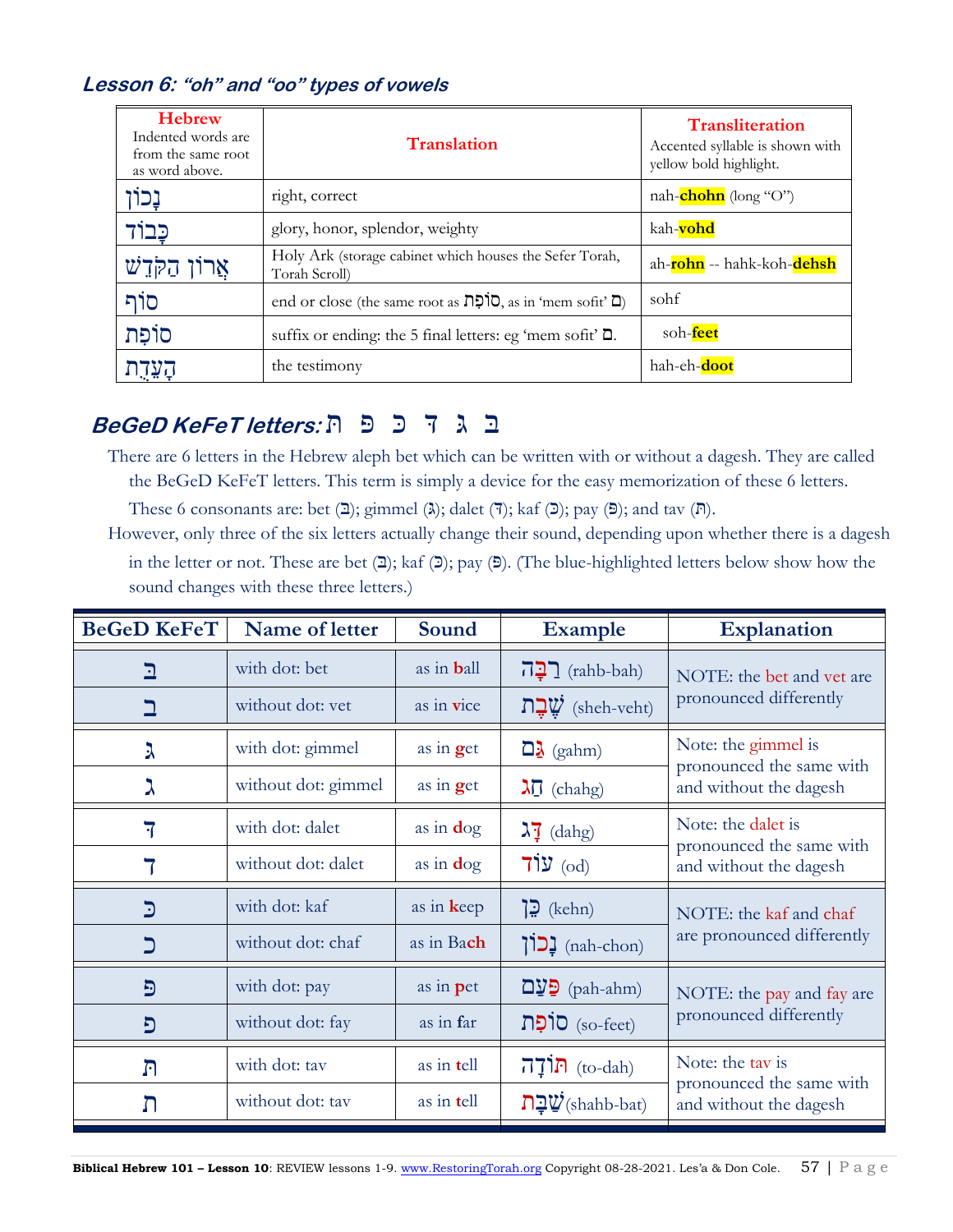#### Standard Sound of Hebrew vowels:  $\boldsymbol{N}$  ("ee")  $\boldsymbol{N}$  ("ch")  $\boldsymbol{N}$  ("ah")  $\boldsymbol{N}$  ("ah")  $\boldsymbol{N}$  ("ah") ---------------------------------------------------------------------- With the addition of a yod, the vowel becomes a diphthong & the sound changes "ee" as in sleep **אִ י** *Chirek Yod* חִ ירֶ ק יוֹד "ey" as in they **אֵ י** *Tsere Yod* צֵירֵ י יוֹד "ey" as in they **אֶ י** *Segol Yod* סֶ גוֹל יוֹד "I" as in isle **אָ י** *Kamats Yod* קמָץ יוֹד "I" as in isle **אַ י** *Patach Yod* פּתַח יוֹד *NOTE: 1.* There are only 3 diphthong sounds to remember: "I" (as in isle); "ey" (as in they); and "ee" (as in sleep). *2.* Dipthongs are long vowels.

| Remember: when a long vowel is followed by a yod; the vowel becomes a<br>diphthong. |                                                                                                                                        |                                                         |  |
|-------------------------------------------------------------------------------------|----------------------------------------------------------------------------------------------------------------------------------------|---------------------------------------------------------|--|
| <b>Hebrew</b>                                                                       | <b>Translation</b>                                                                                                                     | <b>Transliteration</b>                                  |  |
| מַיִם                                                                               | water                                                                                                                                  | mi-yeem                                                 |  |
| שַׁמַיִם                                                                            | heaven                                                                                                                                 | shah-mi-yeem                                            |  |
| אֵלֹנֵינוּ                                                                          | our Lord (1Sam 16:16)<br>Used to refer to leaders, eg King David (1Sam 25:14, 17; 1Ki<br>1:43, 47; Neh 10:30; Ps 8:2,10)               | Ah-doh- <mark>ney</mark> *-noo<br>(*"ey": as in "they") |  |
| 727                                                                                 | he was                                                                                                                                 | hiy- <mark>yah</mark>                                   |  |
| הגי                                                                                 | Haggai, as in the book of Haggai                                                                                                       | chahg- <b>gi*</b> (*"i"as in<br>"isle"                  |  |
| <b>ְּבִין</b>                                                                       | between                                                                                                                                | beyn (*"ey": as in "they")                              |  |
| אֵיפֿה                                                                              | where? (interrogative or question word)                                                                                                | ay-foh                                                  |  |
| סִינֵי                                                                              | Sinai                                                                                                                                  | See-ni                                                  |  |
| אֵלהִים                                                                             | God (Elohim)                                                                                                                           | Eh-loh-heem                                             |  |
| ויחֶנֶּד                                                                            | and He will be gracious to you, will give you favor (from the<br>Aaronic blessing [aka Birkat Kohanim or Priestly Blessing], Num 6:26) | vee-choon- <mark>neh</mark> -chah                       |  |
| היא                                                                                 | she                                                                                                                                    | hee                                                     |  |
| הי                                                                                  | live                                                                                                                                   | chi                                                     |  |
| לחיים                                                                               | to life! (a common Hebrew toast)                                                                                                       | leh-chiy-yeem                                           |  |
|                                                                                     | to you or upon you (this word is also in the Aaronic blessing [aka<br>Birkat Kohanim or Priestly Blessing], Num 6:25)                  | eh-ley <sup>*</sup> -chah (*"ey": as<br>in "they")      |  |

## **7.04 FACT: Did you know?**

Generally, a "J" in English name is translated as a "yod/yud" in Hebrew. For example: Joseph in English is Yosef in Hebrew; Jacob, Yaakov; Jerusalem, Yerushalayim

## **Lesson 7: Diphthong** ( ה נוּע ְדוּ־ת : doo-teh-noo-ah)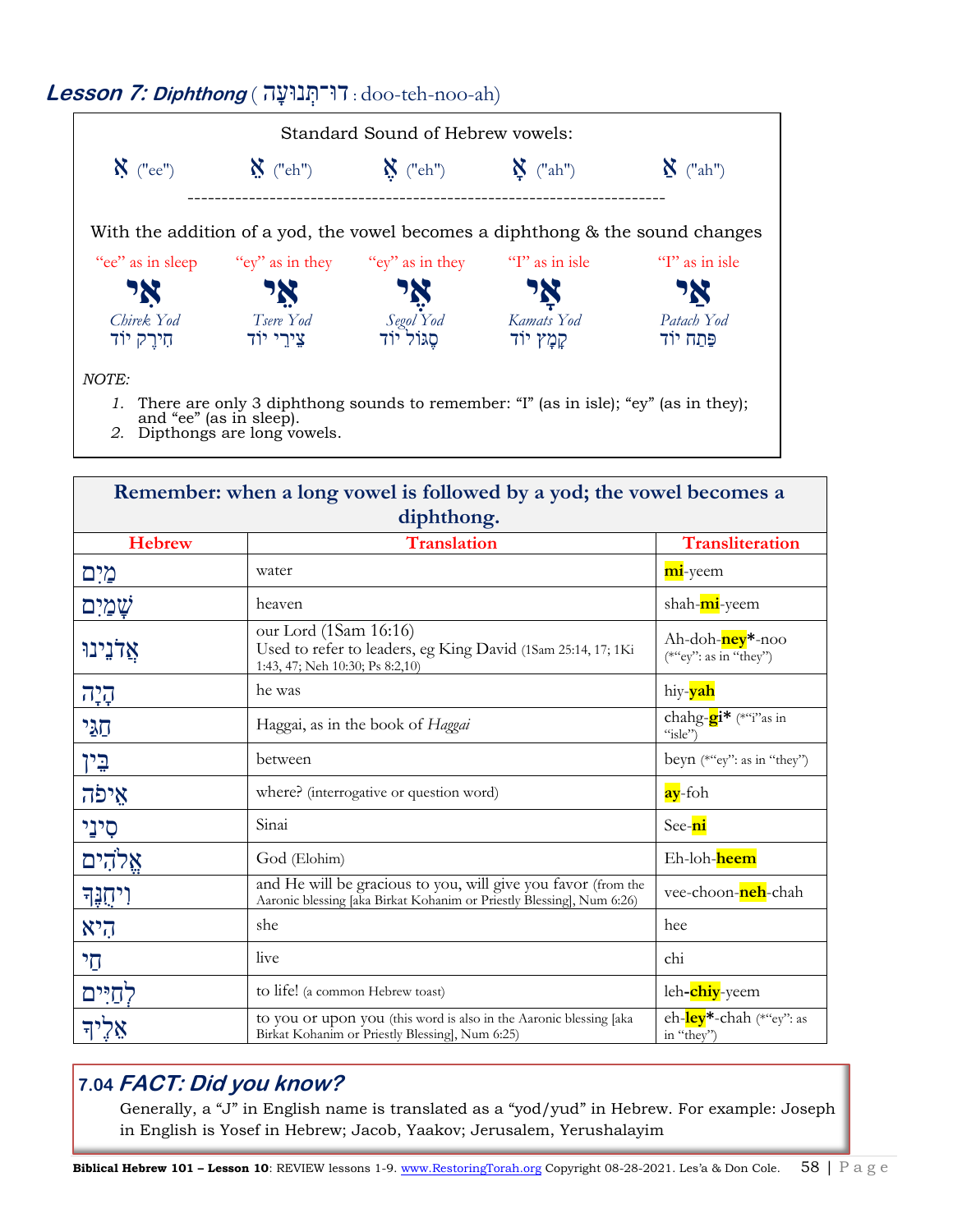## **Lesson 8: vocal shevas**

#### **Level 1 of the vocal sheva**

• **When the sheva is <u>under the first letter of a word</u> it is vocal, the sheva is a sheva na (עֲ א נָע).** This sheva generally has a quick and almost indistinguishable sound: "eh"

| Level 1- Sheva that is under the first letter of a word is vocal (quick or short "eh").<br>This sheva generally has a quick and almost indistinguishable sound: "eh". |                                                                                  |                                               |  |
|-----------------------------------------------------------------------------------------------------------------------------------------------------------------------|----------------------------------------------------------------------------------|-----------------------------------------------|--|
| Word<br><b>Meaning</b>                                                                                                                                                |                                                                                  | <b>Transliteration</b>                        |  |
| קדוש                                                                                                                                                                  | holy, sacred (Is 1:4, the holy one; construct)                                   | keh- <b>dosh</b> (commonly pronounced k'dosh) |  |
| בְּרָכָה                                                                                                                                                              | blessing (noun; Gen 12:2)                                                        | beh-rah-chah (commonly pronounced<br>brachah) |  |
| מאד                                                                                                                                                                   | very                                                                             | meh-od                                        |  |
| שמע                                                                                                                                                                   | Shema (refer to page 42 for more details)                                        | sheh- <b>mah</b> (commonly pronounced sh'mah) |  |
| כְּתָֽב                                                                                                                                                               | writing, text, decree, registration of the text<br>(noun, masculine; Esther 4:8) | keh-tahv                                      |  |
| שאול                                                                                                                                                                  | Sheol, hell, or grave (noun)                                                     | Sheh-ol                                       |  |
|                                                                                                                                                                       | 3 annual pilgrimage festivals (Ex 23:14 - noun)                                  | sheh-losh reh-gah-leem                        |  |
| אַוַא                                                                                                                                                                 | one of the vowels in Hebrew                                                      | sheh- <b>vah</b> (commonly pronounced sh'vah) |  |

#### **Level 2 of the vocal sheva**

- When  $2$  Shevas are consecutive (in a row), the 1st is silent  $(\Pi \times \mathbb{R} \mathbb{Z})$  & 2nd is vocal  $(\mathbb{Z} \times \mathbb{Z} \mathbb{Z})$ .
	- 1. If a sheva is under the 1st letter of the word, it is vocal & does not count as one of 2 consecutive shevas.
	- 2. The first of two consecutive shevas closes the syllable and this sheva is silent (חָבָא נָח)
	- 3. The second of 2 consecutives shevas is vocal  $(\mathcal{V} \mathbf{k} \mathbf{k}^{\dagger} \mathbf{k})$  and has a quick "eh" sound.

| When 2 Shevas are consecutive, <u>the 1st is silent</u> (שְׁנָא נָט) & 2nd is vocal (שְׁנָא נָט).<br>The first of two consecutive shevas closes the syllable. The first sheva is silent $(\Pi \times \mathbb{Y})\psi$<br>The second of 2 consecutives shevas is vocal (שְׁנָא נָע) and has a quick "eh" sound.<br>2. |                                                                                                                                                                                                                |                        |  |
|----------------------------------------------------------------------------------------------------------------------------------------------------------------------------------------------------------------------------------------------------------------------------------------------------------------------|----------------------------------------------------------------------------------------------------------------------------------------------------------------------------------------------------------------|------------------------|--|
| <b>Transliteration</b><br>Word<br><b>Meaning</b>                                                                                                                                                                                                                                                                     |                                                                                                                                                                                                                |                        |  |
|                                                                                                                                                                                                                                                                                                                      | they (3 <sup>rd</sup> person, masculine, plural) will swarm,<br>teem, or bring forth abundantly (Gen 1:20)                                                                                                     | yeesh-reh-tsoo         |  |
| וִישְמְרַך                                                                                                                                                                                                                                                                                                           | & he (3rd person, masculine, singular) will keep<br>or guard you. (From the Aaronic Blessing)<br>NOTE: The <i>j</i> is a vocal sheva (עָלָא נַע) $\&$<br>does not count as one of the 2 consecutives<br>shevas | veh-yeesh-meh-reh-chah |  |
|                                                                                                                                                                                                                                                                                                                      | they will guard or keep                                                                                                                                                                                        | yeesh-meh-roo          |  |

## **Grammar-made-simple: Levels 1 & 2 of the vocal sheva:**

- 1. Level 1: If the sheva is under the  $1<sup>st</sup>$  letter of the word, it is vocal.
- 2. Level 2: If there are 2 shevas in a row (consecutive), the 1<sup>st</sup> is silent (it closes the syllable) & the  $2<sup>nd</sup>$  is vocal.

<u> - - - - - - - - - -</u>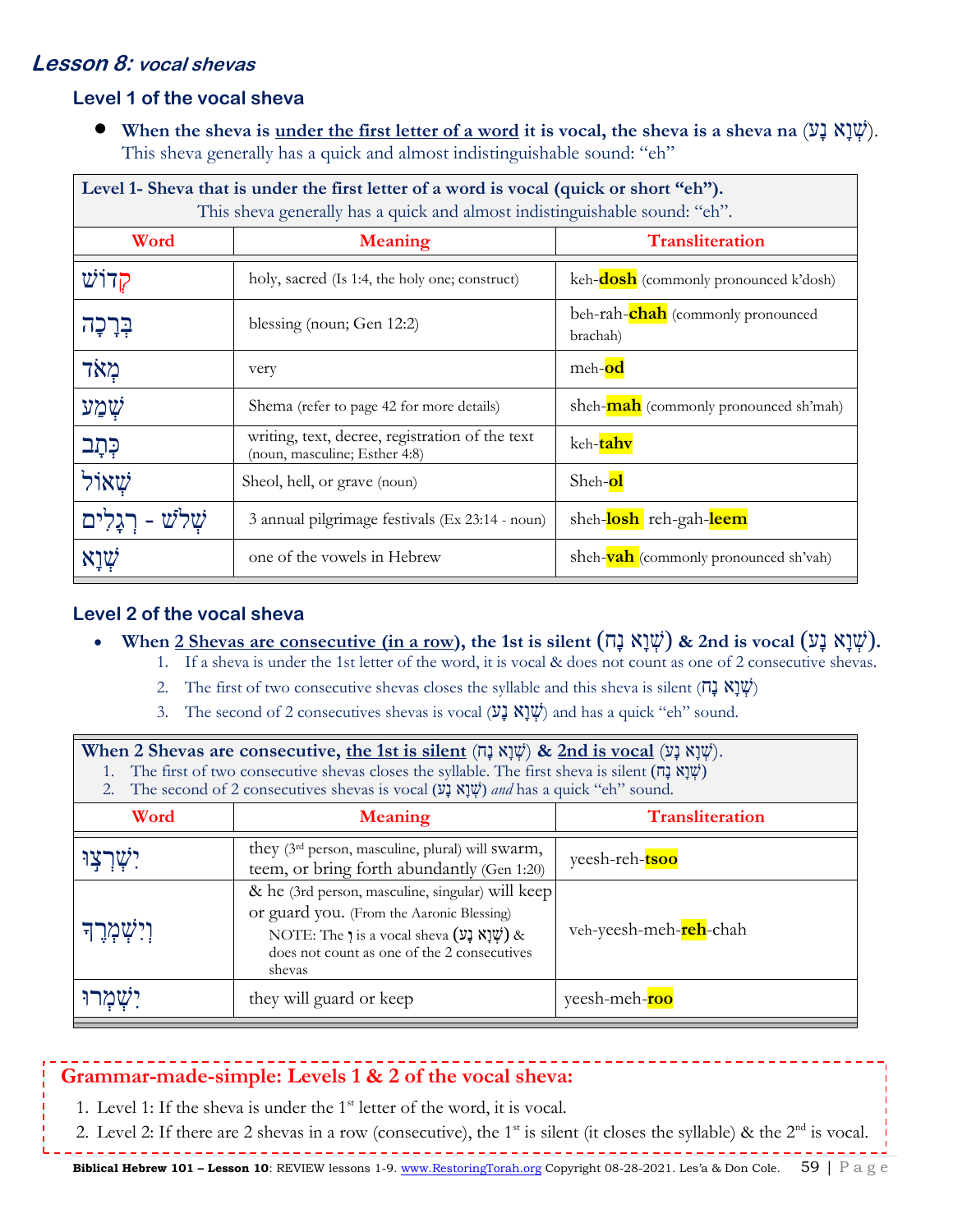### **Lesson 9 : Introducing Levels 3 & 4 of vocal shevas**

#### **Level 3: when sheva is under a dagesh chazak, it is vocal**

(Review Lesson 9.01: a dagesh chazak follows either a long or short vowel)

|              | When a sheva is under a dagesh chazak ( $\bar{y}$ ), the sheva is vocal ( $\bar{y}$ ).           |                                                                    |  |  |
|--------------|--------------------------------------------------------------------------------------------------|--------------------------------------------------------------------|--|--|
|              | For example: $\overline{\psi} = \overline{\psi} + \frac{\omega}{\psi}$ עֲמֹל                     |                                                                    |  |  |
| Word         | <b>Meaning</b>                                                                                   | <b>Transliteration</b>                                             |  |  |
|              | all of you (2 <sup>nd</sup> person: you: masculine, plural)<br>$Eg$ : כַּלְ- לְ + כֵם = כַּלְכֵם | cool-leh-chehm                                                     |  |  |
| עַמְך        | your (2 <sup>nd</sup> person: you: masculine, singular) people (2Sam 7:24)                       | ahm-meh-chah                                                       |  |  |
| הַשָּׁבִיעִי | the seventh                                                                                      | hahsh-sheh-vee-ee (commonly<br>pronounced hahsh-shvee-ce)          |  |  |
| הַדִּבַרים   | the words or things                                                                              | hahd-deh-vah- <b>reem</b> (commonly<br>pronounced hahd-d'vah-reem) |  |  |
| דִּבָרִים    | literally "words" (or "things")<br>Also this is the Hebrew name for the book of Deuteronomy      | deh-vah-reem (commonly<br>pronounced d'vah-reem)                   |  |  |
| טַפָּכֶם     | your (2 <sup>nd</sup> person: you: masculine, plural) children (Dt 29:11)                        | tahp-peh-chehm                                                     |  |  |
|              | sanctifies us (from Festival Candle Blessing)                                                    | keed-deh- <b>shah</b> -noo                                         |  |  |

#### **Level 4: when sheva follows a long vowel, it is vocal**

#### When Sheva follows a long vowel<sup>\*</sup>, it is vocal  $(\mathcal{V} \mathcal{I} \mathcal{W})$ .

#### **\***Long vowels:

(וּ) שׁוּרֶ ק *shurek* //) וֹ) חוֹל ם שְׁׁ וָא *vav cholam* // ( ) חוֹל ם *cholam* // ) ֵ ( צֵירֵ י *tsere //* ( ) ק מַ ץ *kamats* PLUS, all diphthongs are long.

For example: הַיְתֲה (In this word, note: the sheva immediately follows the chamatz, which is a long vowel. Therefore, the sheva is vocal. ה ת ְי ה is pronounced: hi-yeh-**tah** )

| Word                       | <b>Meaning</b>                                                        | <b>Transliteration</b>                                  |
|----------------------------|-----------------------------------------------------------------------|---------------------------------------------------------|
| ּהָיִתָּה                  | it was (3 <sup>rd</sup> person: feminine, singular)                   | hi-yeh- <b>tah</b> (commonly<br>pronounced hi-yee-tah)  |
| לְבָבְךָ                   | your heart (from the V'ahavta from the Shema, Dt 6:5)                 | leh-vah-veh-chah (commonly<br>pronounced leh-vahv-chah) |
| <b>וּבְכָל־נַפְּשָׁ</b> ךָ | and with all your soul (from the V'ahavta from the Shema, Dt<br>(6:5) | nahf-sheh-chah<br>oo-veh-chol                           |
| כֹּתְבִים                  | write (masculine, plural)                                             | koh-teh- <b>veem</b> (commonly<br>pronounced koht-veem) |
| וּבְאָלָתוֹ                | and his oath                                                          | 00-veh-ah-lah-toh                                       |

#### **Grammar-made-simple: Levels 3 & 4 of the vocal sheva:**

- 1. Level 3: If the sheva is under a dagesh chazak, it is vocal.
- 2. Level 4: If the sheva follows a long vowel, it is vocal.
	- (וּ) שוּוָרָק (יָׂ) (בָּמַץ (טֵּן // tsere // ( cholam *ch*) ווֹלָם (סׁוֹל *cholam vav* שוּנָל (ד) // shurek (וֹ